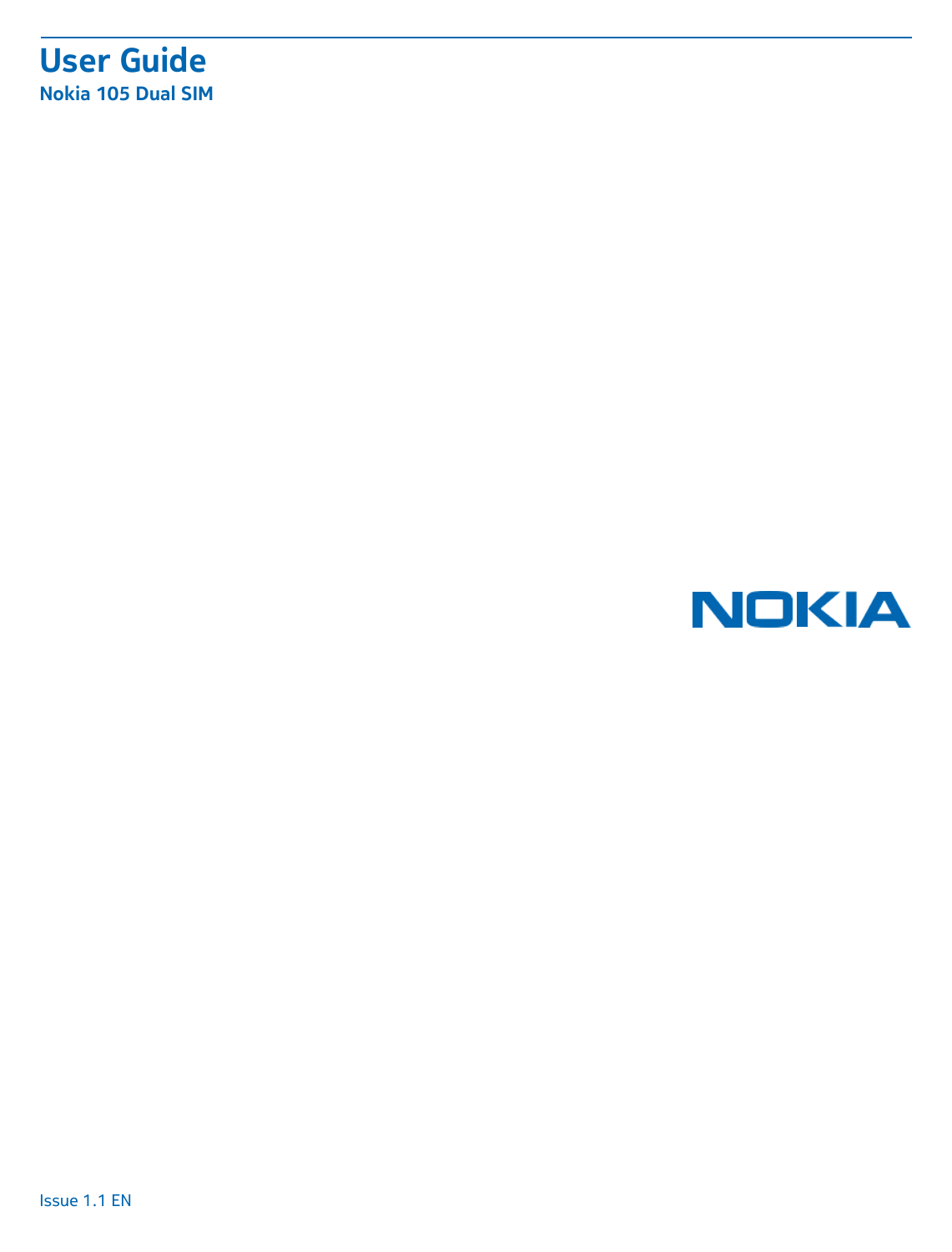## **For your safety**

Read these simple guidelines. Not following them may be dangerous or against local laws and regulations.



#### **SWITCH OFF IN RESTRICTED AREAS**

Switch the device off when mobile phone use is not allowed or when it may cause interference or danger, for example, in aircraft, in hospitals or near medical equipment, fuel, chemicals, or blasting areas. Obey all instructions in restricted areas.



#### **A** ROAD SAFETY COMES FIRST

Obey all local laws. Always keep your hands free to operate the vehicle while driving. Your first consideration while driving should be road safety.



### **INTERFERENCE**

All wireless devices may be susceptible to interference, which could affect performance.



#### **QUALIFIED SERVICE**

Only qualified personnel may install or repair this product.



#### **BATTERIES, CHARGERS, AND OTHER ACCESSORIES**

Use only batteries, chargers, and other accessories approved by HMD Global for use with this device. Do not connect incompatible products.



### **KEEP YOUR DEVICE DRY**

Your device is not water-resistant. Keep it dry.



#### **PROTECT YOUR HEARING**

To prevent possible hearing damage, do not listen at high volume levels for long periods. Exercise caution when holding your device near your ear while the loudspeaker is in use.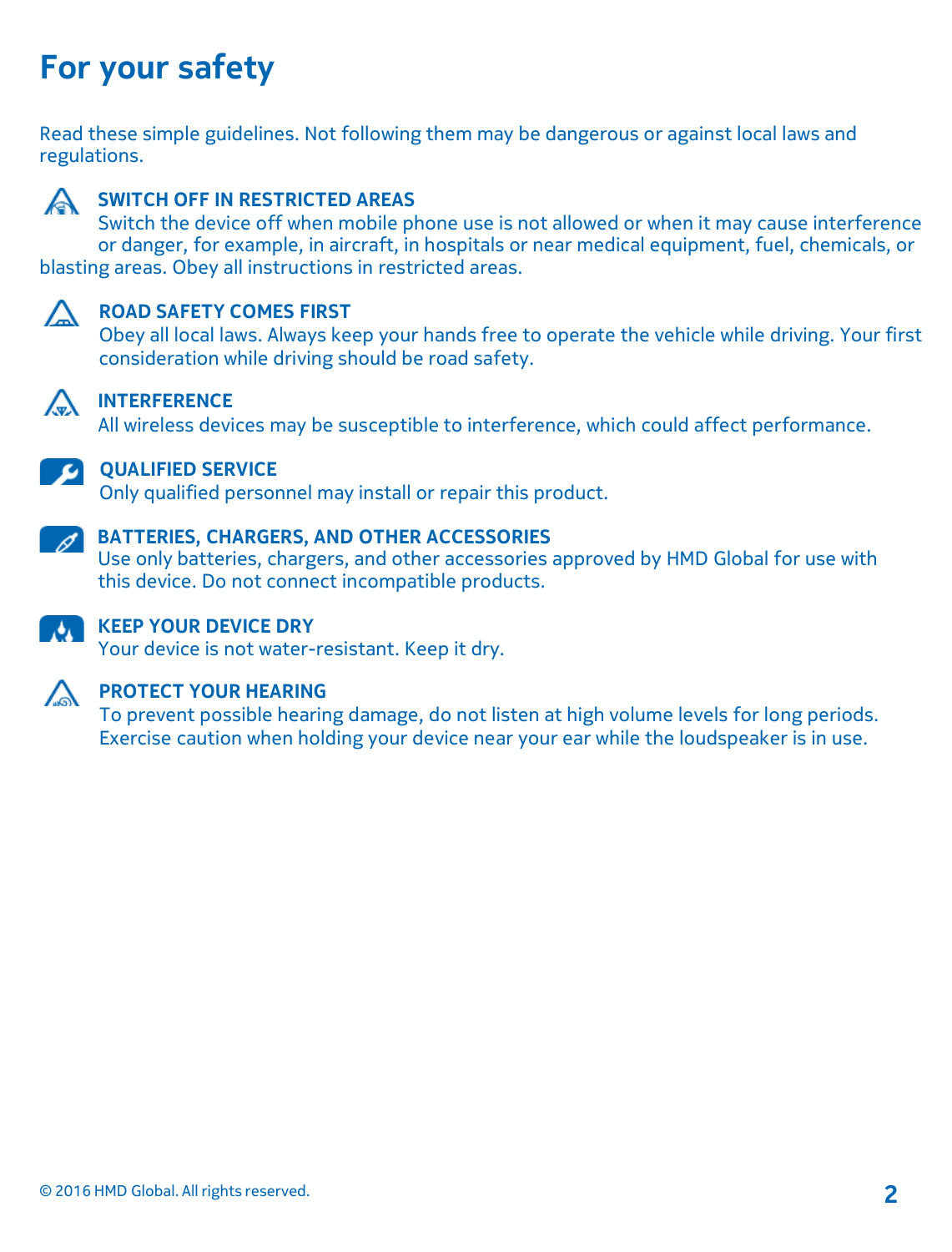## **Get started**

Get started with the basics, and have your phone up and running in no time.

#### **Keys and parts**

Explore the keys and parts of your new phone.

- 1 Earpiece
- 2 Selection keys
- 3 End/Power key
- 4 Microphone
- 5 Call key
- 6 Scroll key
- 7 Antenna area
- 8 Loudspeaker
- 9 Headset connector (3.5mm)
- 10 Flashlight
- 11 Charger connector

Avoid touching the antenna area while the

antenna is in use. Contact with antennas affects the communication quality and may reduce battery life due to higher power level during operation.

Do not connect to products that create an output signal, as this may damage the device. Do not connect any voltage source to the audio connector. If you connect an external device or headset, other than those approved for use with this device, to the audio connector, pay special attention to volume levels.

Parts of the device are magnetic. Metallic materials may be attracted to the device. Do not place credit cards or other magnetic storage media near the device, because info stored on them may be erased.

Some of the accessories mentioned in this user guide, such as charger, headset, or data cable, may be sold separately.

**Note:** You can set the phone to ask for a security code. The pre-set code is 12345, but you can change it to protect your privacy and personal data. Note, however, that when you change the code, you need to remember the new code, as HMD Global is not able to open or bypass it.

#### **Insert the SIM cards and battery**

Learn how to insert the battery and SIM cards.

 **Important:** This device is designed to be used with <sup>a</sup> standard SIM card (see figure) only. Use of incompatible SIM cards may damage the card or the device, and may corrupt data stored on the card. Please consult your mobile operator for the use of a SIM card that has a mini-UICC cutout.

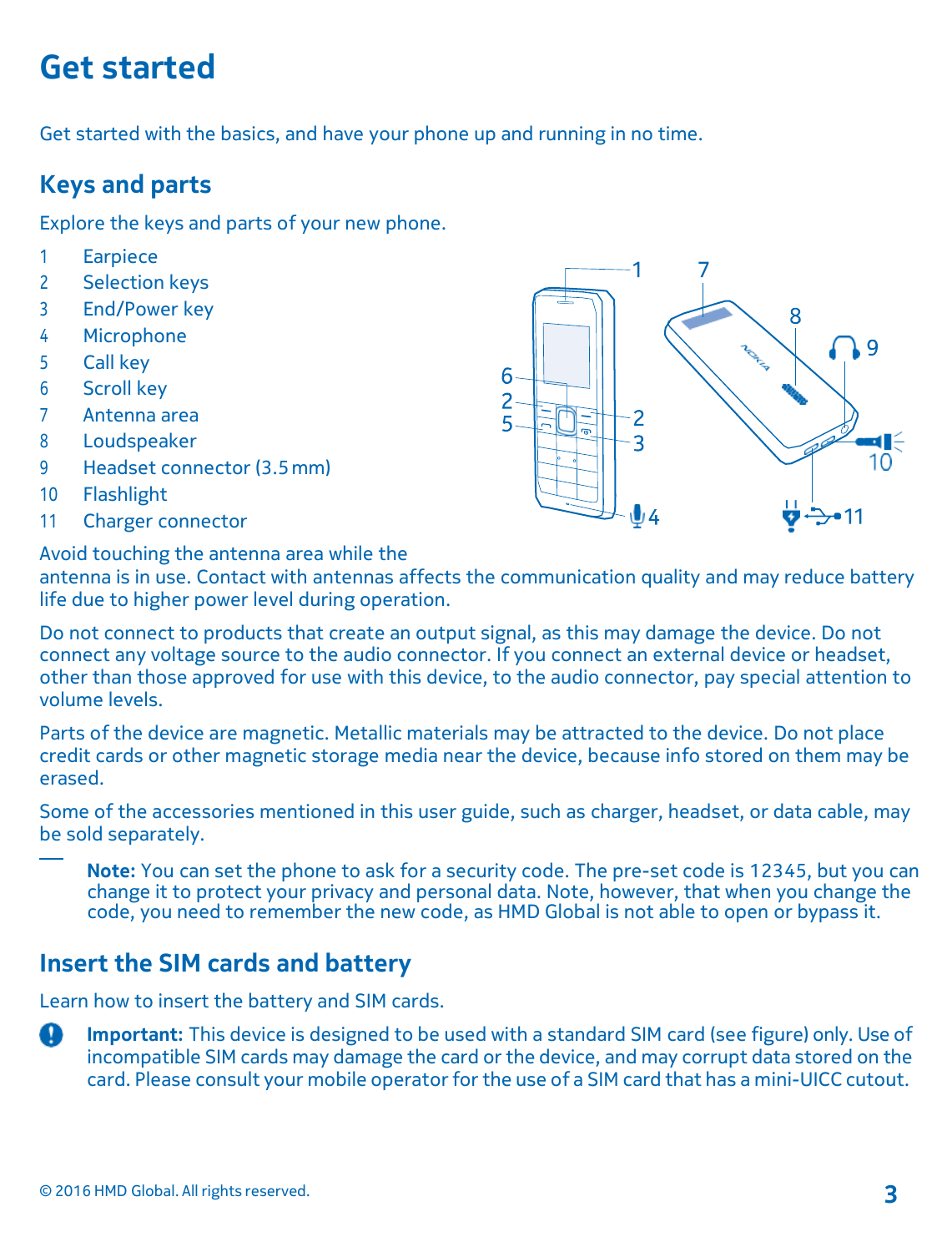

**Note:** Switch the device off and disconnect the charger and any other device before removing any covers. Avoid touching electronic components while changing any covers. Always store and use the device with any covers attached.

**1.** Press the back cover with your thumb, carefully lift the bottom edge of the back cover with your fingers, and remove the cover.



- **2.** If the battery is in the phone, lift it out.
- **3.** Slide the SIM in with the contact area face down.



**4.** To insert a second SIM, slide the SIM in with the contact area face down.



Both SIM cards are available at the same time when the device is not being used, but while one SIM card is active, for example, making a call, the other may be unavailable.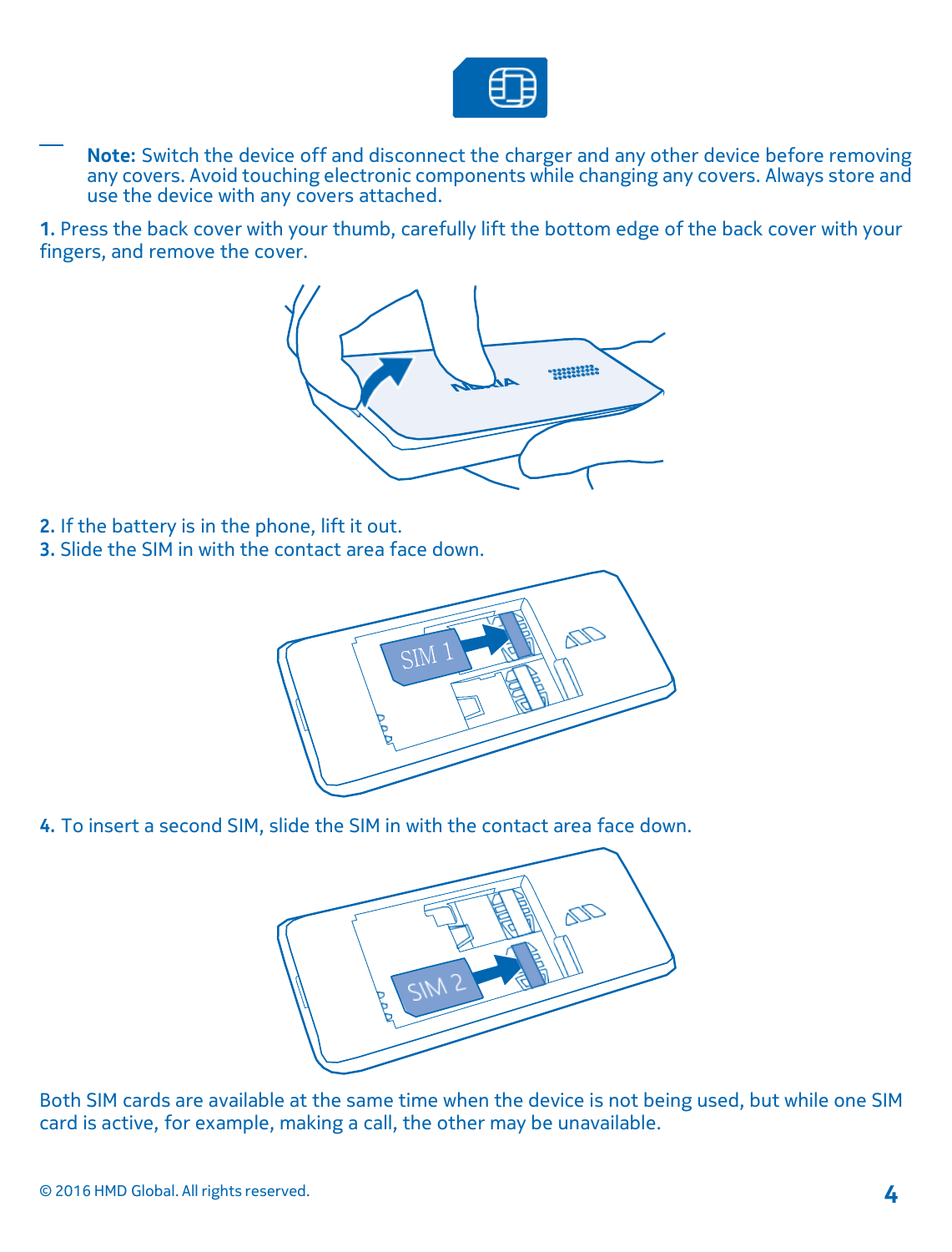- **5.** Line up the battery contacts, and put the battery in.
- **6.** Replace the back cover.

#### **Remove the SIM cards**

Open the back cover, remove the battery, press the release spring, and slide the SIM cards out.

**Switch your phone on** Press and hold the power key.

#### **Charge the battery**

Your battery has been partially charged at the factory, but you may need to recharge it before you can use your phone.

**1.** Plug the charger into a wall outlet.

**2.** Connect the charger to the phone. When done, unplug the charger from the phone, then from the wall outlet.



If the battery is completely discharged, it may take several minutes before the charging indicator is displayed.

#### **Lock or unlock the keys**

To avoid accidentally pressing the keys, use keypad lock.

1. Quickly press  $\circledR$ . **2.** Select **Lock**.

**Unlock the keypad** Press<sup>(0)</sup>, and select **Unlock**.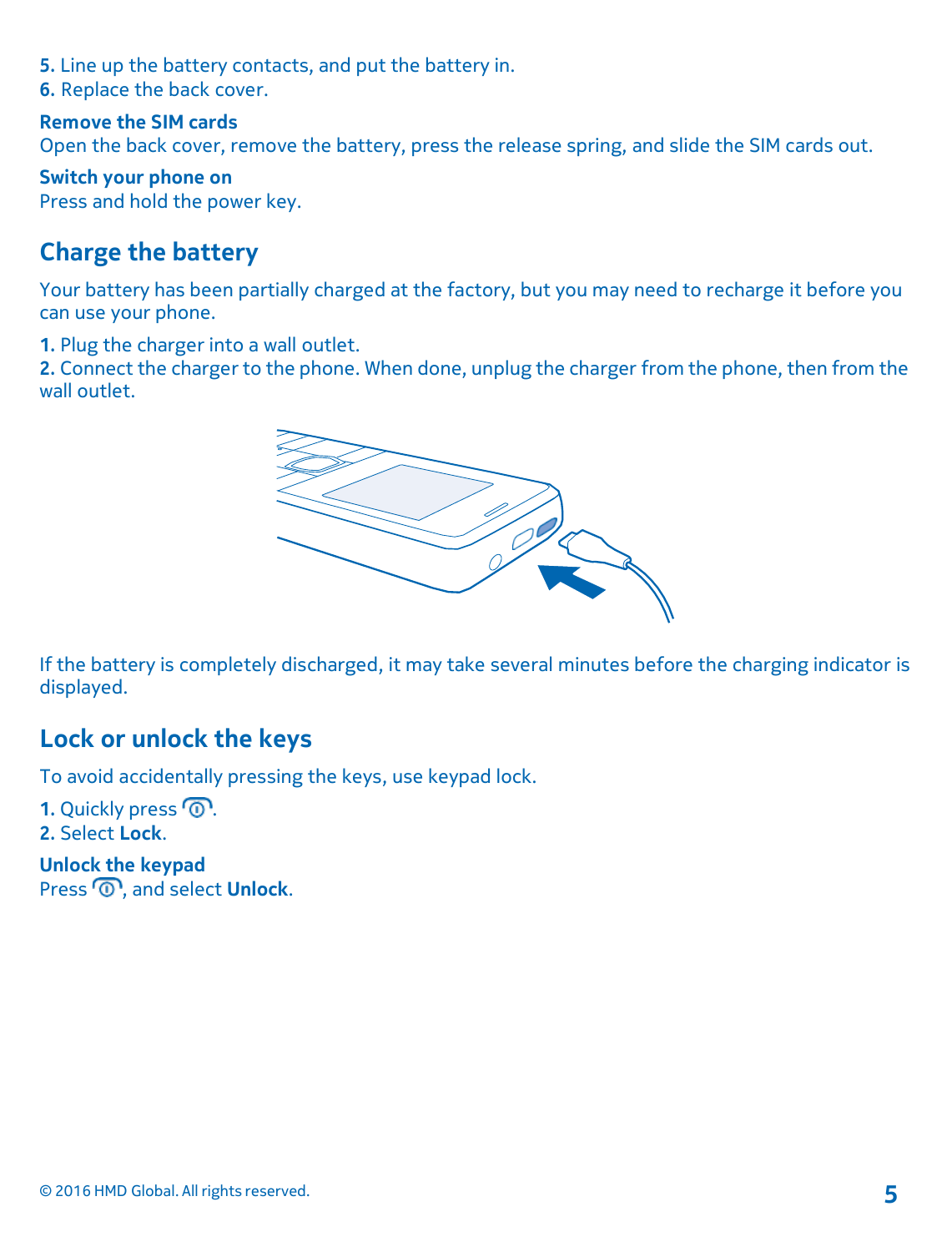## **Basics**

Learn how to get the most out of your new phone.

### **Set which SIM card to use**

If you have 2 SIM cards in your phone, you can select which one you want to use.

- **1.** Select **Menu** > **Settings** > **Dual SIM settings**.
- **2.** To choose which SIM to use for calls, select **Default SIM for calls** and the SIM.
- **3.** To choose which SIM to use for messages, select **Default SIM for msgs** and the SIM.

#### **Explore your phone**

Explore the views and features of your phone.

#### **See the apps and features of your phone**

Select **Menu**.



#### **Go to an app or feature**

Press the scroll key up, down, left, or right.



**Open an app or select a feature** Select **Select**.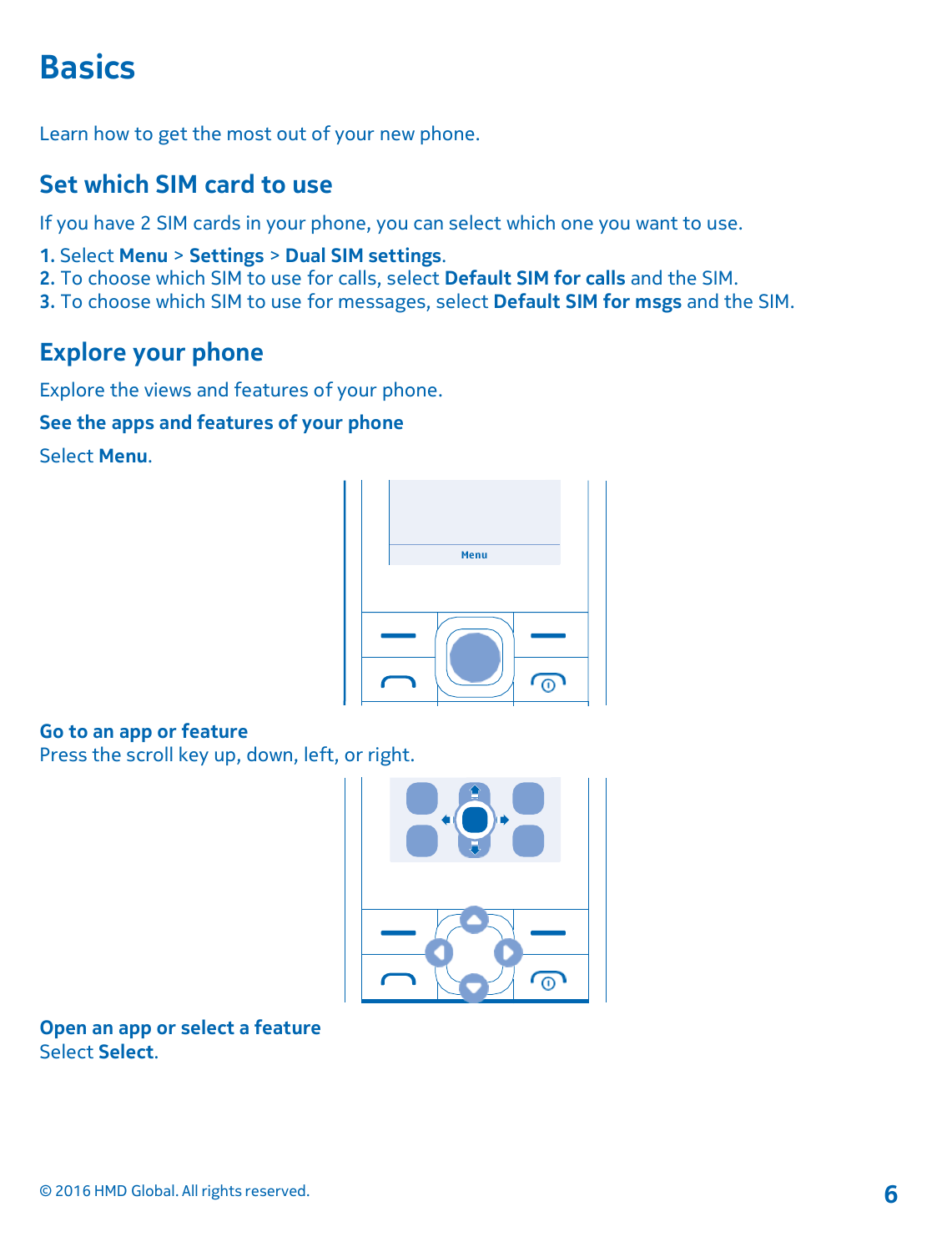| ۴ |               |              |
|---|---------------|--------------|
|   | <b>Select</b> |              |
|   |               |              |
|   |               |              |
|   |               | $\tau_\odot$ |

**Go back to the previous view** Select **Back**.



**Go back to the home screen** Press the end key.



**Switch the flashlight on**

On the home screen, quickly scroll up twice.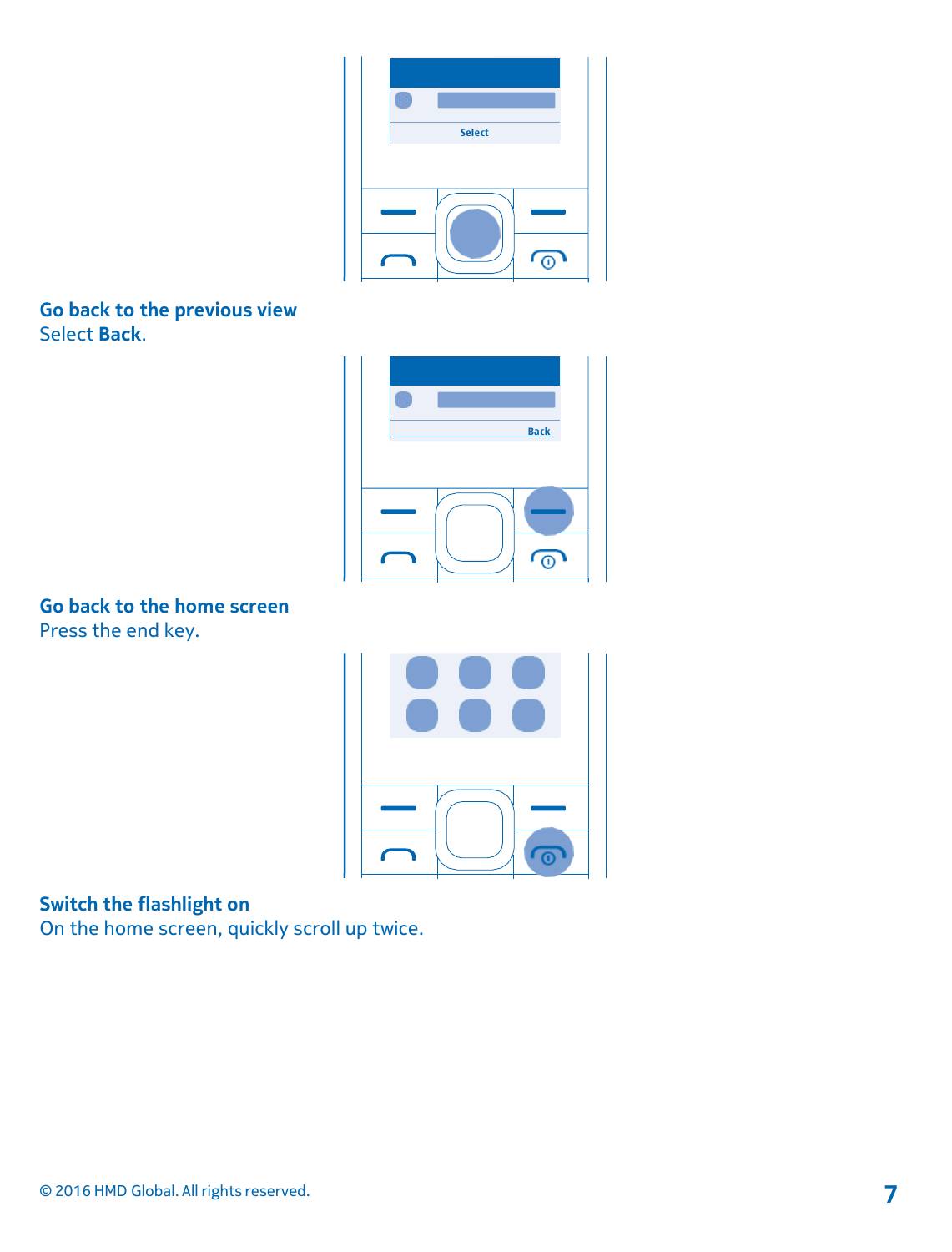

To switch the flashlight off, scroll up once.

Do not shine the light in anyone's eyes.

#### **Change the volume**

Trouble hearing your phone ringing in noisy environments, or calls too loud? You can change the volume to your liking.

Scroll up or down to change the volume during a call or when listening to the radio.



#### **Change the wallpaper**

You can change the background of your home screen to your liking.

- **1.** Select **Menu** > **Settings** > **Display settings** > **Wallpaper**.
- **2.** Select a wallpaper.

#### **Set the ringtone**

Set a ringtone for your phone. You can set a different ringtone for each SIM card.

- **1.** Select **Menu** > **Settings** > **Tone settings**.
- **2.** Select **Ringing tone**. If needed, select a SIM card.
- **3.** Pick a ringtone, and select **OK**.

### **Listen to the radio**

Enjoy your favourite FM radio stations on the go.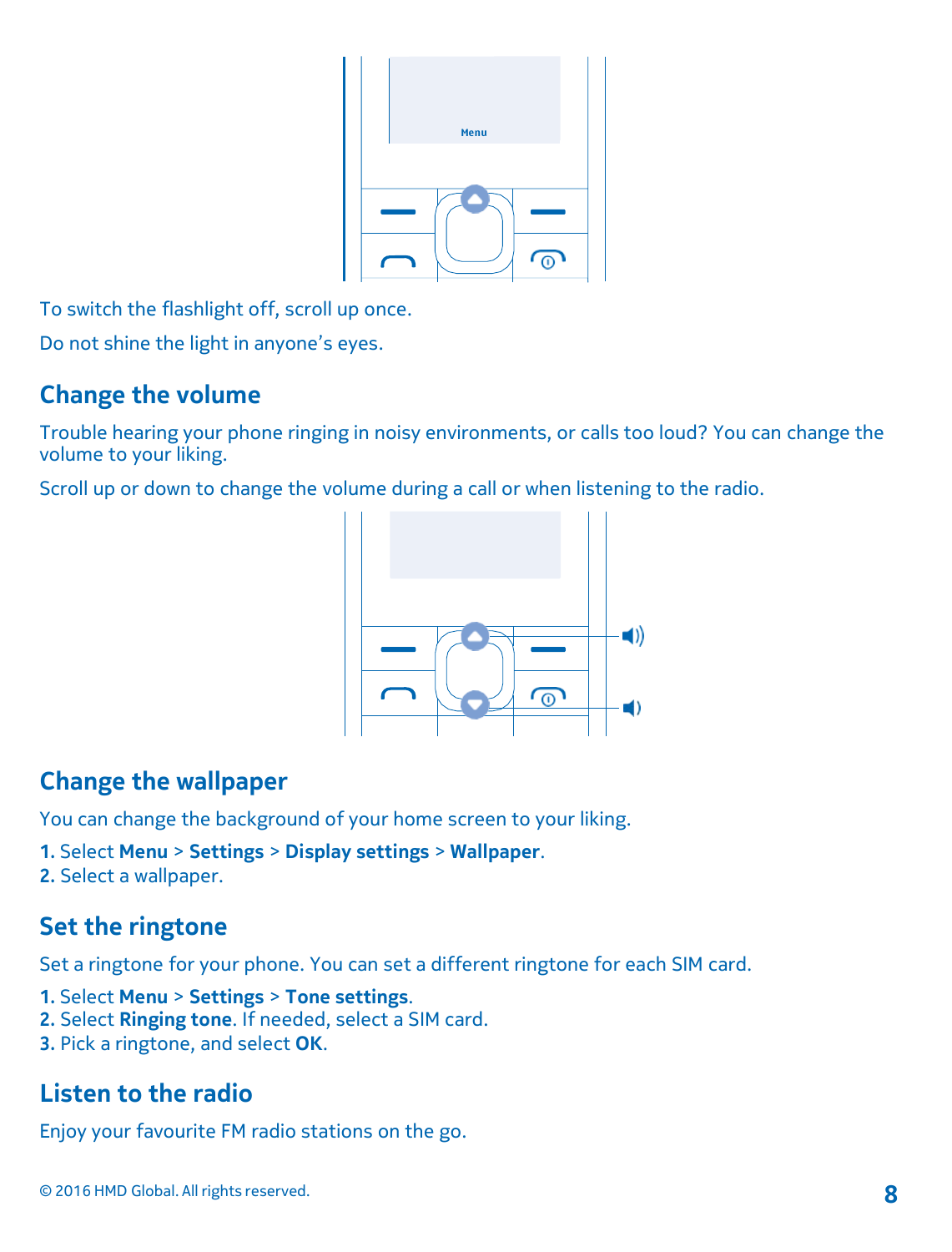- **1.** Connect a compatible headset (it acts as an antenna), and select **Menu** > **Radio**.
- **2.** To go to a new channel, scroll left or right.
- **3.** To close the radio, select **Stop**.

#### **Write text**

Writing with the keypad is easy and fun.

Press a key repeatedly until the letter is shown.

**Type in a space** Press **0**.

**Type in a special character or punctuation mark** Press **\***.

**Switch between character cases** Press **#** repeatedly.

**Type in a number** Press and hold a number key.

#### **Use predictive text**

To speed up yourwriting, your phone can guesswhat you are starting to write. Predictive textis based on a built-in dictionary. This feature is not available for all languages.

**1.** Select **Opt.** > **Dictionary** and the language.

**2.** Start writing a word. When the word you want is shown, press **0**.

**Change a word** Press **\*** repeatedly until the word you want is shown.

#### **Add a new word to the dictionary**

If the word you want isn't in the dictionary, write the word, press **\*** repeatedly to skip all unwanted words, select **Spell**, and write the word.

**Switch between predictive and traditional text** Press **#** repeatedly.

**Switch predictive text off** Select **Opt.** > **Dictionary** > **Dictionary off**.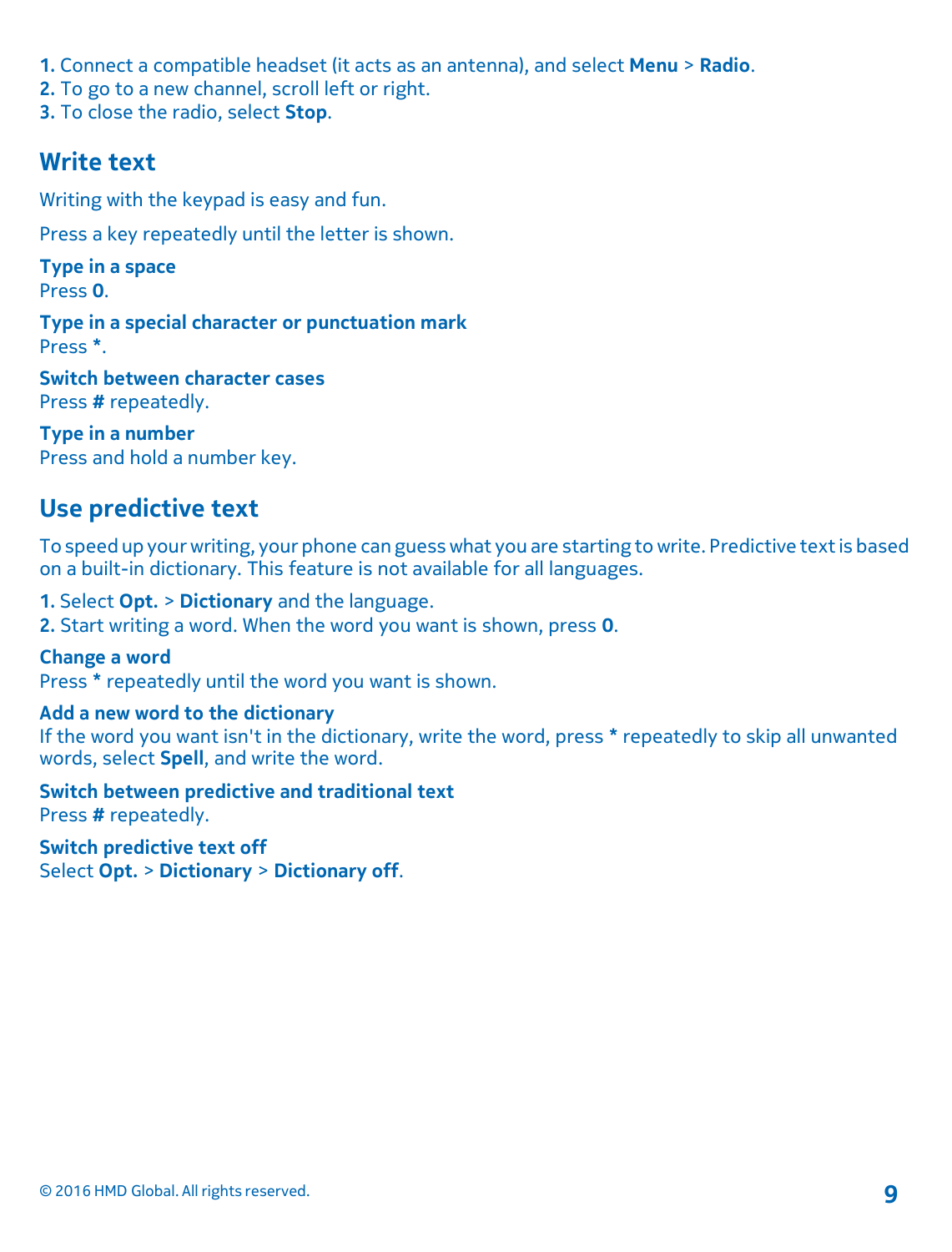## **People & messaging**

Contact your friends and family using your phone.

### **Make a call**

Learn how to make a call with your new phone.

**1.** Type in the phone number.

To type in the + character, used for international calls, press **\*** twice.

- 2. Press  $\bigcap$ . If asked, select which SIM to use.
- **3.** To end the call, press  $\circled{0}$

#### **Answer a call** Press  $\bigcap$

#### **Save a name and phone number**

Save and organise your friends' phone numbers. Or why not spice up your contacts list by assigning different tones for your contacts?

- **1.** Select **Menu** > **Contacts** > **Add contact**.
- **2.** Select where to save the contact.
- **3.** Write the name, and type in the number.

**Tip:** To save a phone number in the dialler, type in the number, and select **Opt.** <sup>&</sup>gt; **Save**.

#### **Send and receive messages**

Keep in touch with your friends and family through text messages.

- **1.** Select **Menu** > **Messages**.
- **2.** Select **Create message**, and write your message.

**Tip:** To insert special characters, such as a smiley or symbol, select **Opt.** > **Insert options**.

**3.** Select **Opt.** > **Send**. If asked, select which SIM to use. Type in a phone number, or select **Search** and a recipient from your contacts list.

**Tip:** You can also press  $\frown$  to send the message.

You can send text messages that are longer than the character limit for a single message. Longer messages are sent as two or more messages. Your service provider may charge accordingly. Characters with accents, other marks, or some language options, take more space, and limit the number of characters that can be sent in a single message.

#### **Read a message**

On the lock screen, select **Read**.



**Tip:** To read the message later, select **Menu** > **Messages** > **Inbox**.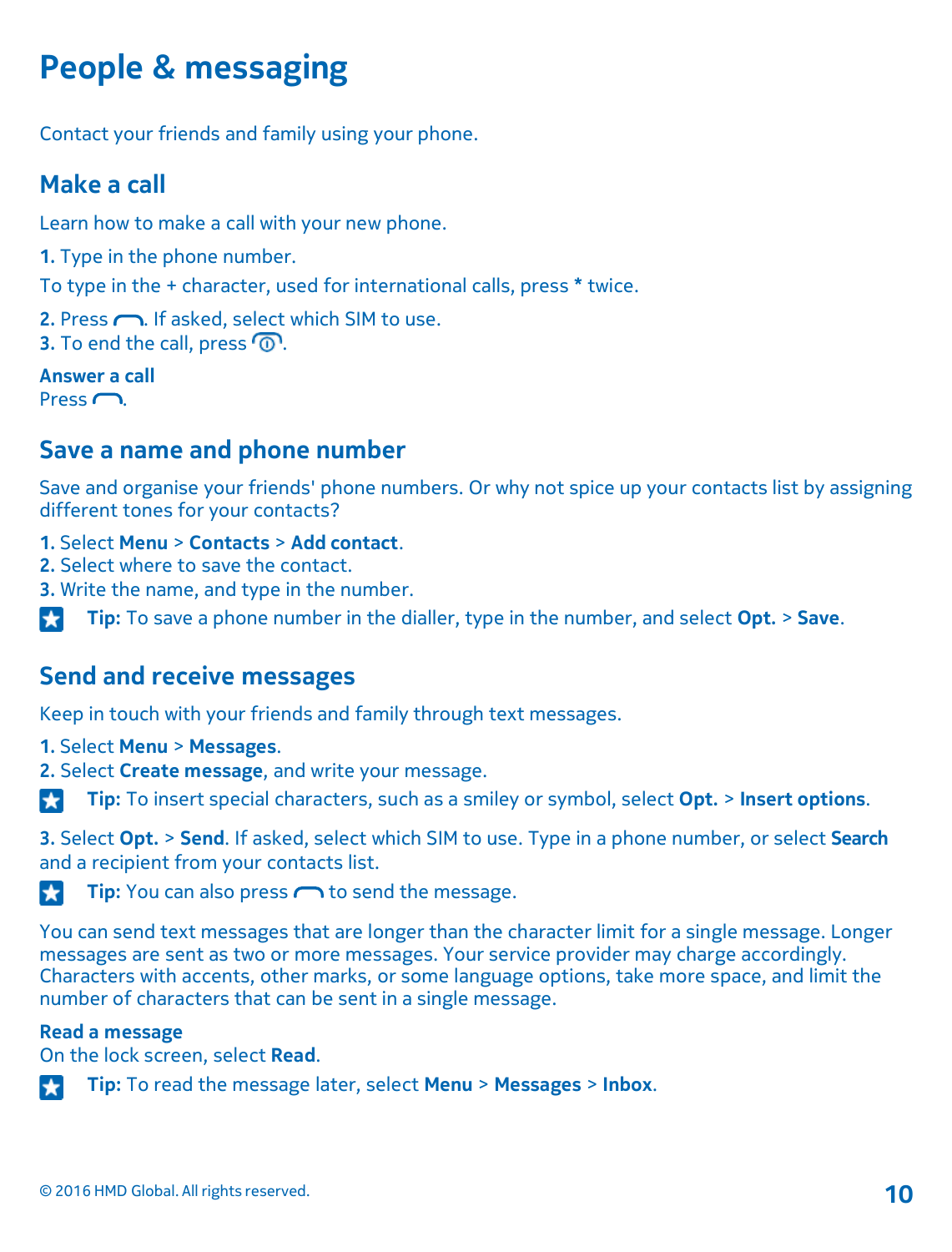## **Office**

Learn how to use the alarm clock to keep yourself organised.

### **Set an alarm**

Use your phone as an alarm clock.

- **1.** Select **Menu** > **Clock** > **Set alarms**.
- **2.** Select an alarm.
- **Tip:** You can set up to 5 different alarms.

**3.** To set the hour, scroll up or down. To set the minutes, scroll right and then up or down. **4.** Select **OK**.

### **Add a calendar reminder**

Need to remember an event? Add it to your calendar.

- **1.** Select **Menu** > **Extras** > **Calendar**.
- **2.** Select a date and **Opt.** > **Add reminder**.
- **3.** Edit the reminder text, and select **OK**.

**4.** If you want to be reminded by an alarm, select **Alarm on**, and set the alarm time. Otherwise, select **Alarm off**.

#### **Delete a calendar entry**

Go to the date of the entry, and select it. Then select **View today**, the reminder you want to delete, and**Opt.** > **Delete**.

#### **Change the time and date**

You can set your phone clock manually.

- **1.** Select **Menu** > **Settings** > **Time settings**.
- **2.** To set the time, select **Clock** > **Set the time**, use the scroll key to set the time, and select **OK**.
- **3.** To set the date, select **Date setting**, use the scroll key to set the date, and select **OK**.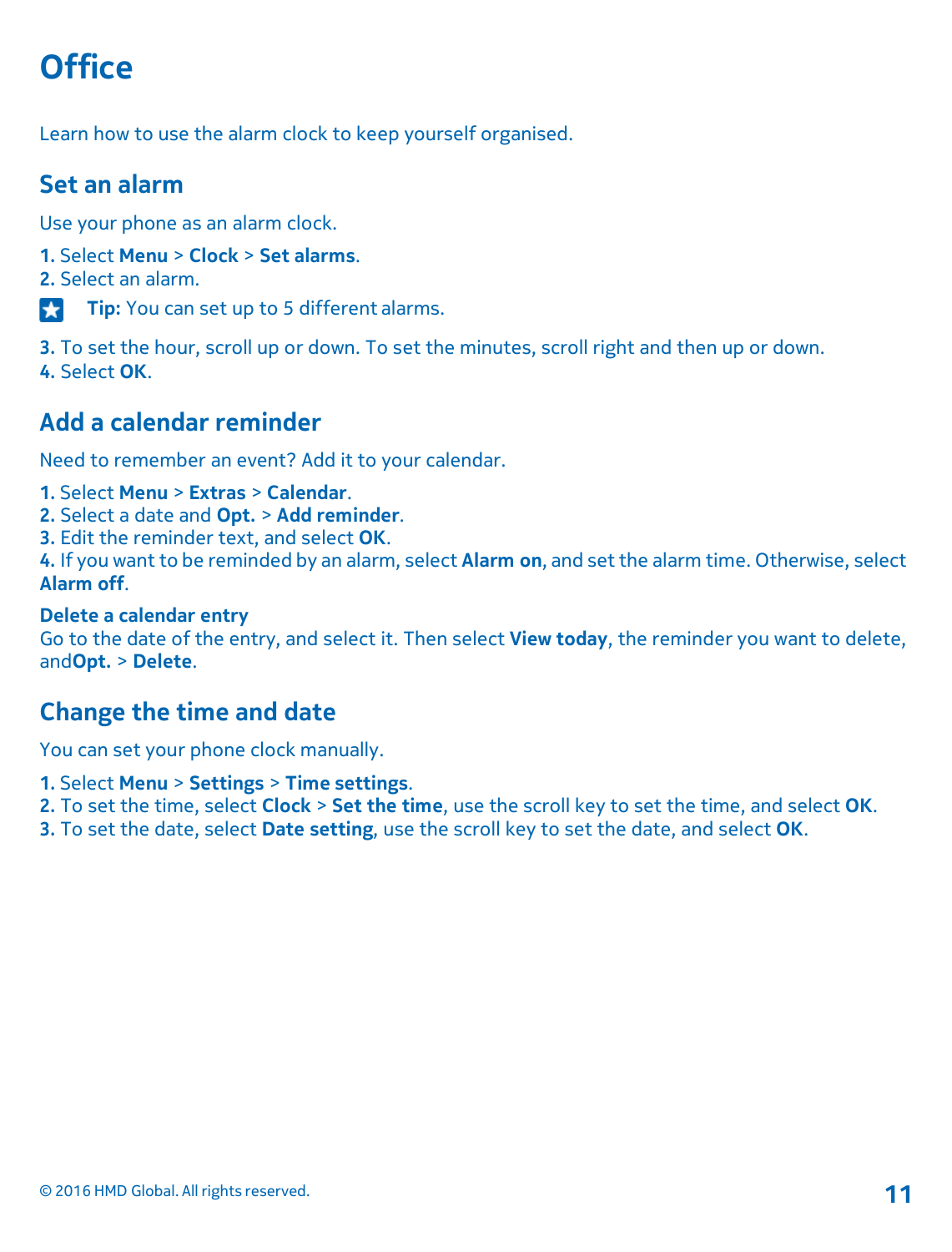## **Phone management**

Learn how to manage the personal data and content in your phone.

#### **Remove private content from your phone**

If you buy a new phone, or otherwise want to dispose of or recycle your phone, here's how you can remove your personal info and content.

When removing private content from your phone, pay attention to whether you are removing content from the phone memory or the SIM card.

**1.** To remove messages, select **Menu** > **Messages** > **Delete messages**. Go to the folder you want to empty, and select **Delete all** or **All read**. To remove all messages from your phone, empty all the folders separately.

**2.** To remove contacts, select **Menu** > **Contacts** > **Delete** > **Delete all** and the location.

**3.** To remove call info, select **Menu** > **Call register** > **Delete recent call lists** > **All**.

**4.** Check that all your personal content has been removed.

#### **Restore the original settings**

To reset your phone to its original settings and to remove all your data, on the home screen, type in **\*#7370#**.

#### **Access codes**

Learn what the different codes on your phone are for.

| PIN or PIN2 code<br>$(4-8$ digits)  | These protect your SIM card against<br>unauthorised use or are required to access some<br>features.                 |
|-------------------------------------|---------------------------------------------------------------------------------------------------------------------|
|                                     | You can set your phone to ask for the PIN code<br>when you switch it on.                                            |
|                                     | If you forget the codes or they aren't supplied<br>with your card, contact your network service<br>provider.        |
|                                     | If you type in the code incorrectly 3 times in a<br>row, you need to unblock the code with the PUK<br>or PUK2 code. |
| <b>PUK or PUK2</b>                  | These are required to unblock a PIN or PIN2 code.                                                                   |
|                                     | If the codes are not supplied with your SIM card,<br>contact your network service provider.                         |
| Security code (lock code, password) | This helps you protect your phone against<br>unauthorised use.                                                      |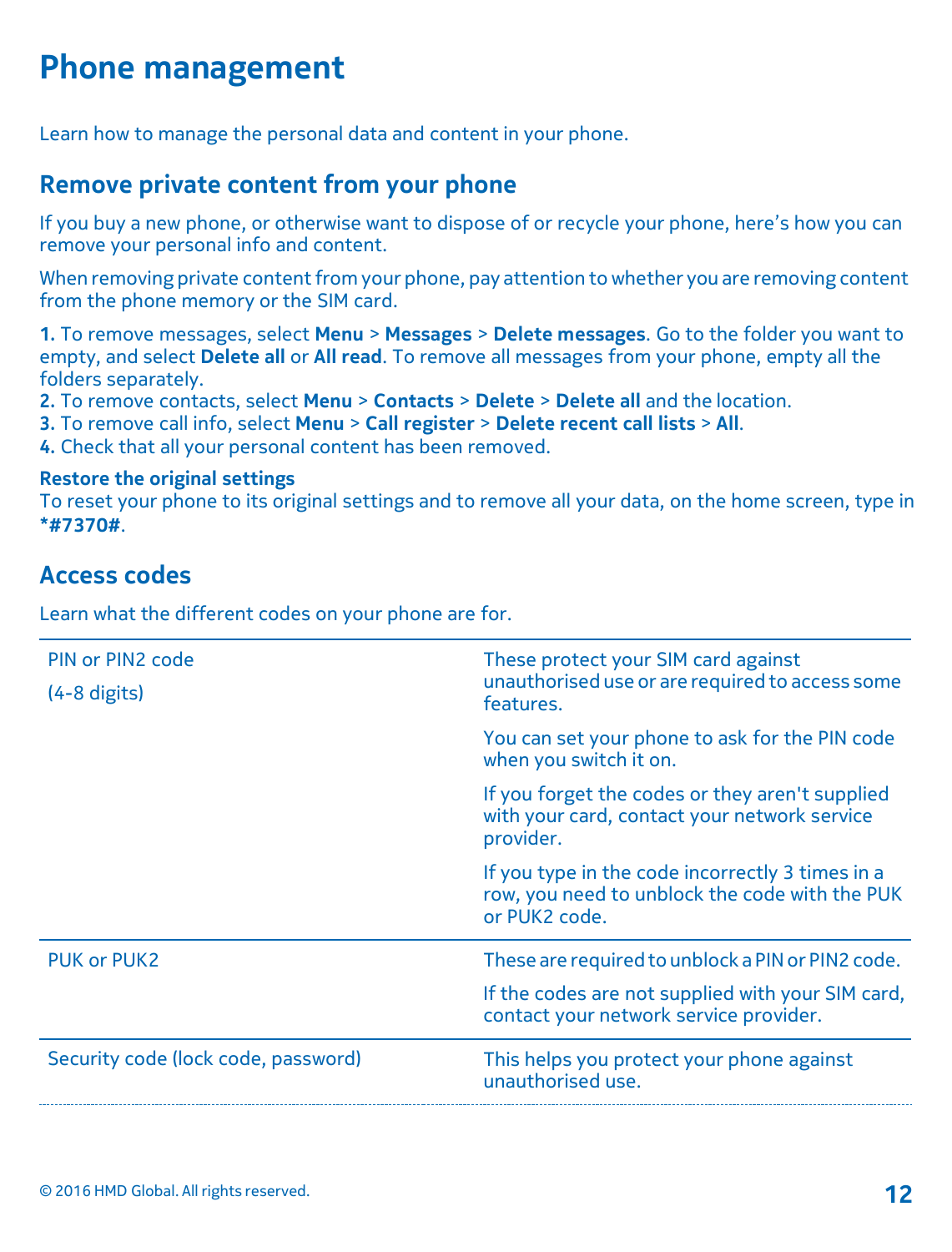|      | You can set your phone to ask for the lock code<br>that you define. The default lock code is 12345.                                                                              |
|------|----------------------------------------------------------------------------------------------------------------------------------------------------------------------------------|
|      | Keep the code secret and in a safe place,<br>separate from your phone.                                                                                                           |
|      | If you forget the code and your phone is locked.<br>your phone will require service. Additional<br>charges may apply, and all the personal data on<br>your phone may be deleted. |
|      | For more info, contact the nearest care point for<br>your phone, or your phone dealer.                                                                                           |
| IMEI | This is used to identify phones in the network.<br>You may also need to give the number to your<br>care point services or phone dealer.                                          |
|      | To view your IMEI number, dial *#06#.                                                                                                                                            |
|      |                                                                                                                                                                                  |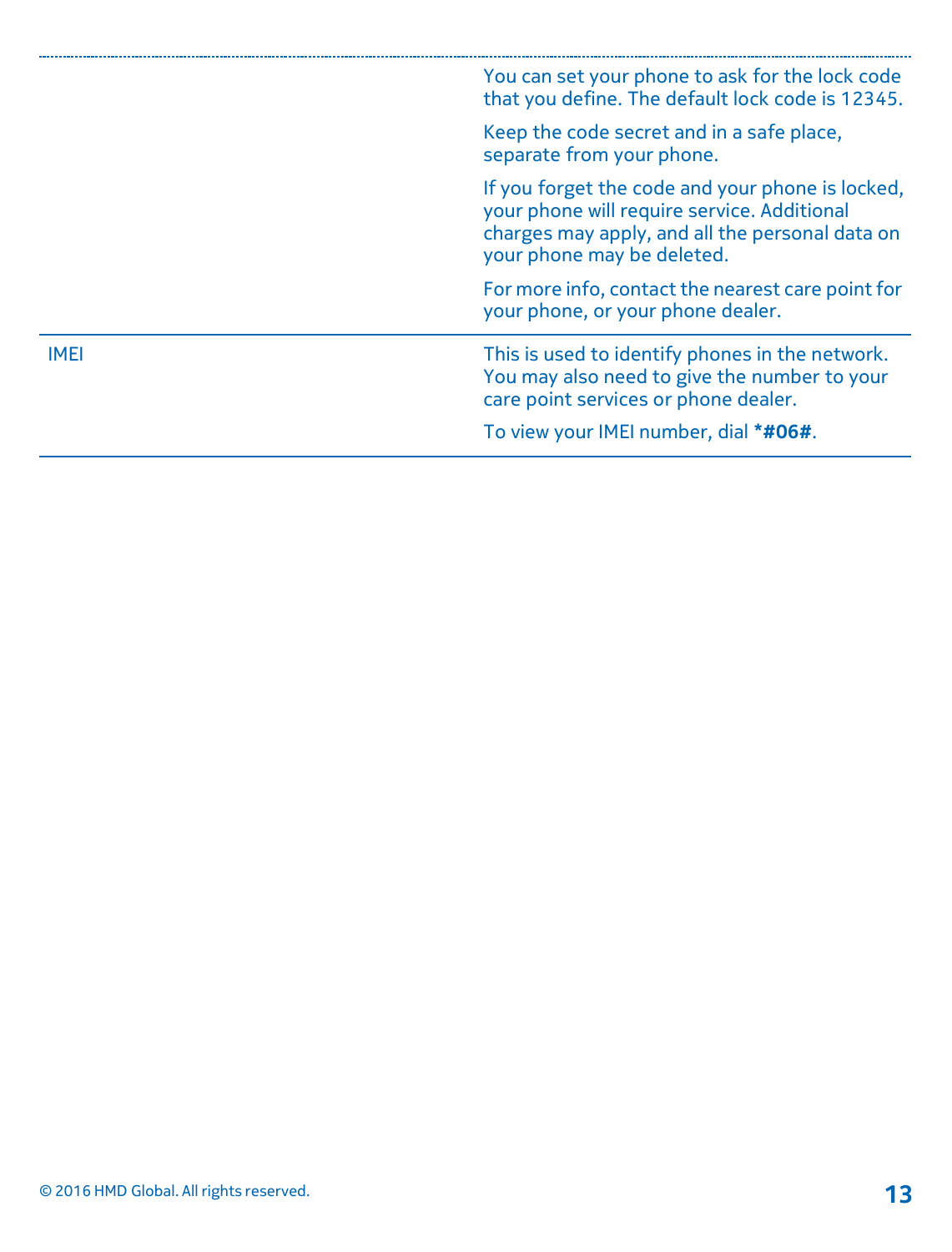## **Product and safety info**

#### **Network services and costs**

You can only use your device on the GSM 900, 1800 MHz networks. You need a subscription with a service provider.

You may also need to subscribe to some features.

#### **Emergency calls**



 **Important:** Connections in all conditions cannot be guaranteed. Never rely solely on any wireless phone for essential communications like medical emergencies.

Before making the call:

- Switch the phone on.
- If the phone keys are locked, unlock them.
- Move to a place with adequate signal strength.

**1.** Press the end key repeatedly, until the home screen is shown.

**2.** Type in the official emergency number for your present location. Emergency call numbers vary by location.

**3.** Press the call key.

**4.** Give the necessary info as accurately as possible. Do not end the call until given permission to do so.

You may also need to do the following:

- Put a SIM card in the phone.
- If your phone asks for a PIN code, type in the official emergency number for your present location, and press the call key.
- Switch the call restrictions off in your phone, such as call barring, fixed dialling, or closed user group.
- To make an emergency call during the first start-up, select **Opt.** > **Make emerg. call**.

### **Take care of your device**

Handle your device, battery, charger and accessorieswith care. The following suggestions help you keep your device operational.

- Keep the device dry. Precipitation, humidity, and all types of liquids or moisture can contain minerals that corrode electronic circuits. If your device gets wet, remove the battery, and let the device dry.
- Do not use or store the device in dusty or dirty areas.
- Do not store the device in high temperatures. High temperatures may damage the device or battery.
- Do not store the device in cold temperatures. When the device warms to its normal temperature, moisture can form inside the device and damage it.
- Do not open the device other than as instructed in the user guide.
- Unauthorised modifications may damage the device and violate regulations governing radio devices.
- Do not drop, knock, or shake the device or the battery. Rough handling can break it.
- Only use a soft, clean, dry cloth to clean the surface of the device.
- Do not paint the device. Paint can prevent proper operation.
- For optimal performance, switch the device off and remove the battery from time to time.
- Keep the device away from magnets or magnetic fields.
- To keep your important data safe, store it in at least two separate places, such as your device, memory card, or computer, or write down important info.

#### **Recycle**



Always return your used electronic products, batteries, and packaging materials to dedicated collection points. This way you help prevent uncontrolled waste disposal and promote the recycling of materials. All materials of the device can be recovered as materials and energy.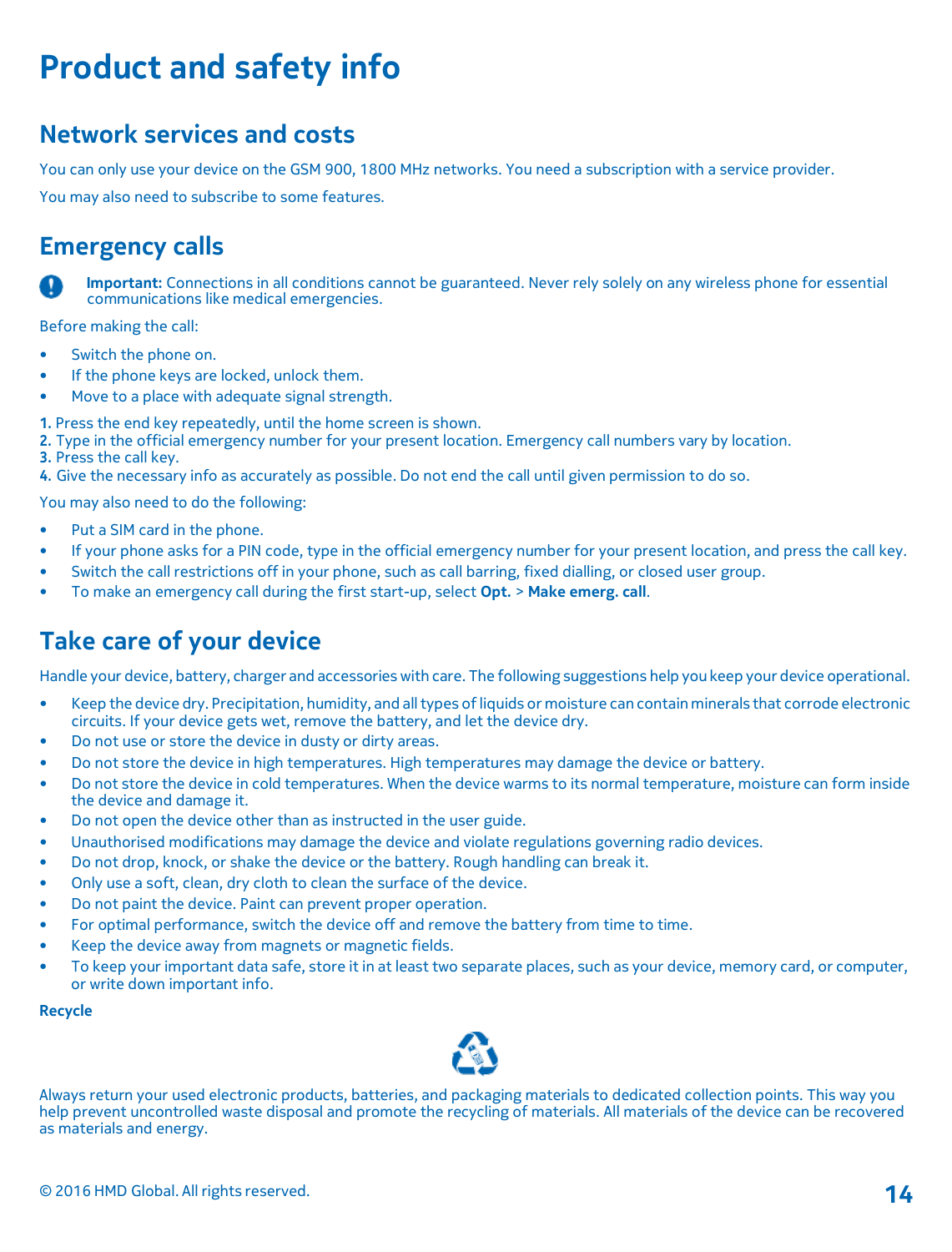### **Battery and charger info**

Use your device only with an original BL-5CB rechargeable battery.

Charge your device with AC-18 charger. Charger plug type may vary.

HMD Global may make additional battery or charger models available for this device.

n **Important:** Talk and standby times are estimates only. Actual times are affected by, for example, network conditions, device settings, features being used, battery condition, and temperature.

#### **Battery and charger safety**

Always switch the device off and unplug the charger before removing the battery. To unplug a charger or an accessory, hold and pull the plug, not the cord.

When your charger is not in use, unplug it. If left unused, a fully charged battery will lose its charge over time.

Always keep the battery between 15°C and 25°C (59°F and 77°F) for optimal performance. Extreme temperatures reduce the capacity and lifetime of the battery. A device with a hot or cold battery may not work temporarily.

Accidental short-circuiting can happen when a metallic object touches the metal strips on the battery. This may damage the battery or the other object.

Do not dispose of batteries in a fire as they may explode. Obey local regulations. Recycle when possible. Do not dispose as household waste.

Do not dismantle, cut, crush, bend, puncture, or otherwise damage the battery in any way. If a battery leaks, do not let liquid touch skin or eyes. Ifthis happens, immediately flush the affected areaswithwater, or seek medical help.Do not modify, attempt to insert foreign objects into the battery, or immerse or expose it to water or other liquids. Batteries may explode if damaged.

Use the battery and charger for their intended purposes only. Improper use, or use of unapproved or incompatible batteries or chargers may present a risk of fire, explosion, or other hazard, and may invalidate any approval or warranty. If you believe the battery or charger is damaged, take it to a service centre or your phone dealer before continuing to use it. Never use a damaged battery or charger. Only use the charger indoors. Do not charge your device during a lightning storm.

### **Small children**

Your device and its accessories are not toys. They may contain small parts. Keep them out of the reach of small children.

### **Medical devices**

Operation ofradio transmitting equipment, including wireless phones, may interferewith inadequately shielded medical devices' function. Consult a physician or the medical device's manufacturer to determine if it is adequately shielded from external radio energy.

### **Implanted medical devices**

To avoid potential interference, manufacturers of implanted medical devices recommend a minimum separation of 15.3 centimetres (6 inches) between a wireless device and the medical device. Persons who have such devices should:

- Always keep the wireless device more than 15.3 centimetres (6 inches) from the medical device.
- Not carry the wireless device in a breast pocket.
- Hold the wireless device to the ear opposite the medical device.
- Switch the wireless device off if there is any reason to suspect that interference is taking place.
- Follow the manufacturer directions for the implanted medical device.

If you have any questions about using your wireless device with an implanted medical device, consult your health care provider.

#### **Hearing**



 **Warning:** When you use the headset, your ability to hear outside sounds may be affected. Do not use the headset where it can endanger your safety.

Some wireless devices may interfere with some hearing aids.

© <sup>2016</sup> HMD Global. All rights reserved. **15**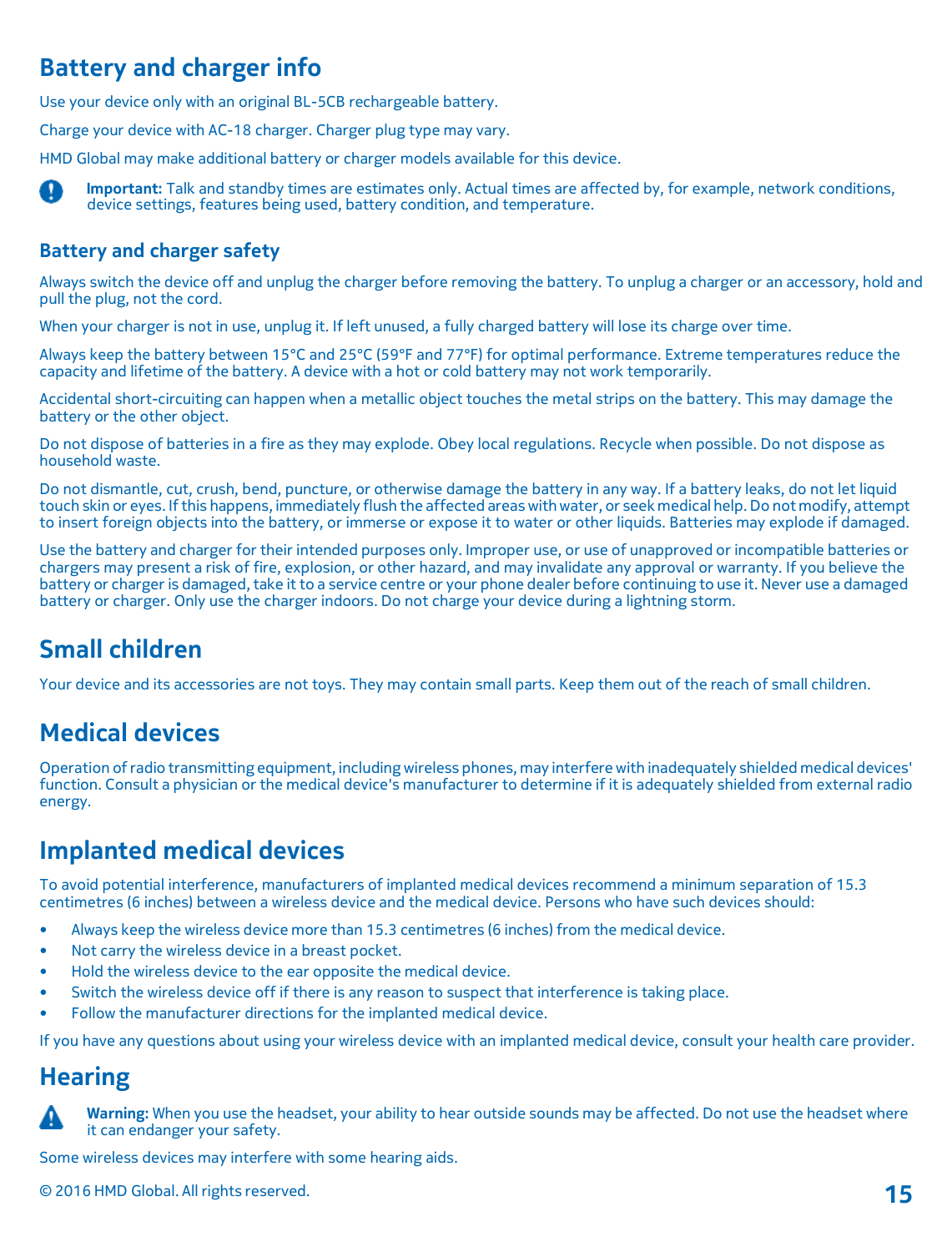### **Protect your device from harmful content**

Your device may be exposed to viruses and other harmful content. Take the following precautions:

- Be cautious when opening messages. They may contain malicious software or otherwise be harmful to your device or computer.
- Be cautious when accepting connectivity requests, browsing the internet, or downloading content.
- Only install and use services and software from sources that you trust and that offer adequate security and protection.
- Install antivirus and other security software on your device and any connected computer. Only use one antivirus app at a time. Using more may affect performance and operation of the device and/or computer.
- If you access preinstalled bookmarks and links to third party internet sites, take the appropriate precautions. HMD Global does not endorse or assume liability for such sites.

#### **Vehicles**

Radio signals may affect improperly installed or inadequately shielded electronic systems in vehicles. For more info, check with the manufacturer of your vehicle or its equipment.

Only qualified personnel should install the device in a vehicle. Faulty installation may be dangerous and invalidate your warranty. Check regularly that all wireless device equipment in your vehicle is mounted and operating properly. Do not store or carry flammable or explosive materials in the same compartment as the device, its parts, or accessories. Do not place your device or accessories in the air bag deployment area.

#### **Potentially explosive environments**

Switch your device off in potentially explosive environments, such as near petrol pumps. Sparks may cause an explosion or fire resulting in injury or death. Note restrictions in areas with fuel; chemical plants; or where blasting operations are in progress. Areas with a potentially explosive environment may not be clearly marked. These usually are areas where you are advised to switch your engine off, below deck on boats, chemical transfer or storage facilities, and where the air contains chemicals or particles. Check with the manufacturers of vehicles using liquefied petroleum gas (such as propane or butane) if this device can be safely used in their vicinity.

#### **Certification information (SAR)**

**This mobile device meets guidelines for exposure to radio waves.**

For information on SAR, see the printed user guide.

### **Original accessories**

For availability of approved accessories, check with your dealer.

An extensive range of accessories is available for your device.

#### **Practical rules about accessories**

- Keep all accessories out of the reach of small children.
- When you disconnect the power cord of any accessory, hold and pull the plug, not the cord.
- Check regularly that accessories installed in a vehicle are mounted and are operating properly.
- Installation of any complex car accessories must be made by qualified personnel only.

#### **Battery**

Type: BL-5CB